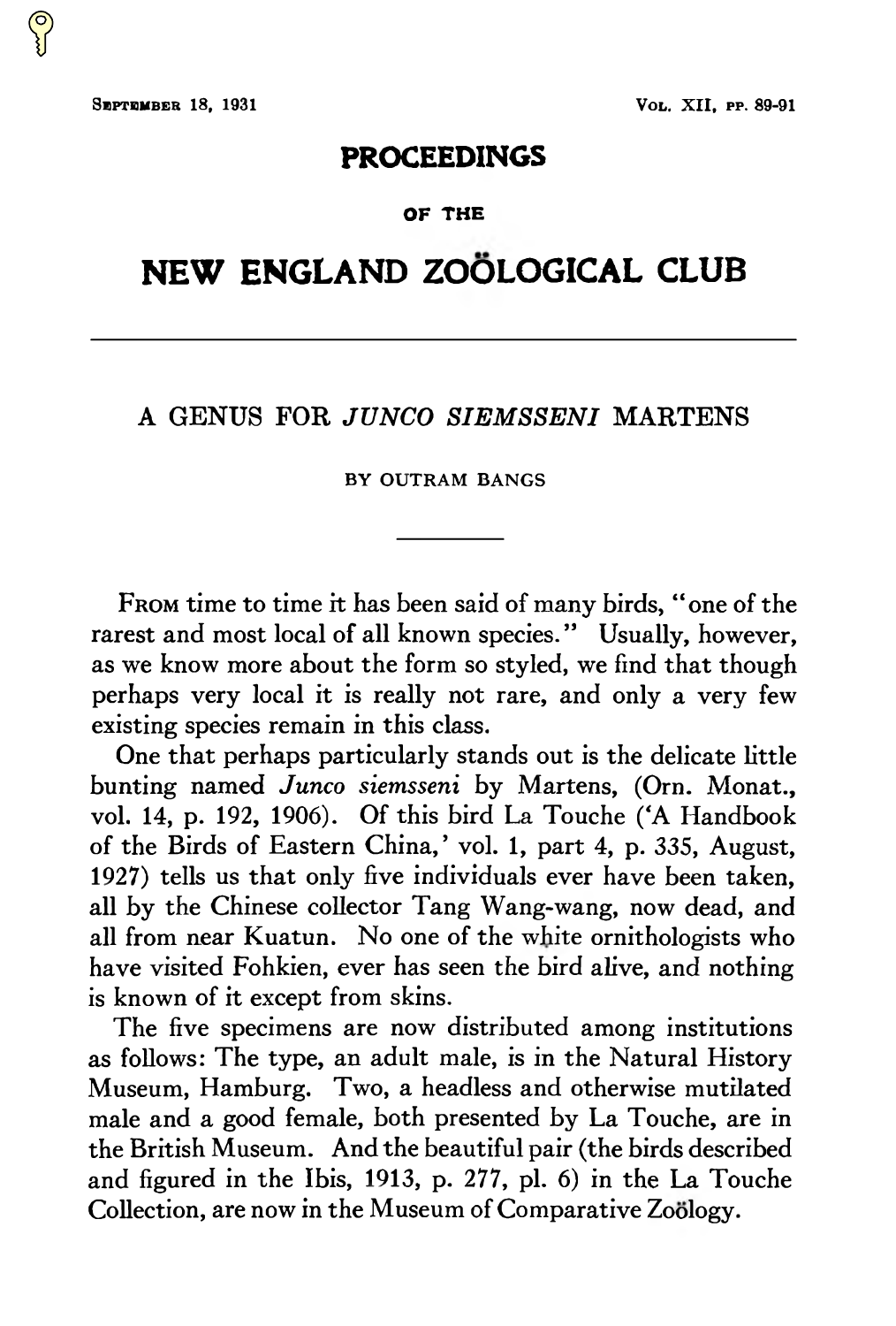Hartert in *Die Vogel der paläarktischen Fauna* (p. 2018) correctly says that the bird is not a Junco, but he calls it an *Emberiza* related to *E. variabilis*. La Touche, though he continues to call it an *Emberiza*, declares that it differs widely from *variabilis*, and should have a genus or subgenus made for its reception. This is my opinion also.

*variabilis* is not an Emberiza at all, but the sole representative of the genus *Tisa*, and is not at all like the little delicate *siemsseni*, its heavy bill, long, pointed wing, and long tail, unmarked with white, at once distinguishing it. *Tisa* also differs from *Emberiza* in some structural characters. I am sorry to say I do not know just what they are, but I well remember one day in 1925 when Professor Sushkin sat beside me, working at the long table in the Museum of Comparative Zoology, and I mentioned *Tisa*, whereupon he exclaimed with emphasis, "<sup>I</sup> do not like that bird". When <sup>I</sup> asked him why, he told me that he had found an excellent character that separated the Old World Emberizinae from those of the New World, and which had held good for all species he had dissected until he worked on the anatomy of *Tisa*, and, lo and behold, *Tisa* stood exactly connecting the two groups. He then added that, from its distribution and general appearance, it was perhaps what one might expect of *Tisa*.

I dislike to see genera broken up more than can be helped, but *Emberiza*, as it stands in Hartert's 'paläarktischen Fauna'.is certainly a most heterogeneous assemblage, and the tendency since has been to subdivide it. By removing from it a few peculiar, sometimes monotypic, forms, there is left surely a much more natural group. One such form, that bears no near relationship to any other species, is *Junco siemsseni* which, it seems to me, is much better placed in a genus by itself and may well be named for the great authority on Chinese birds, J.D.D. La Touche.